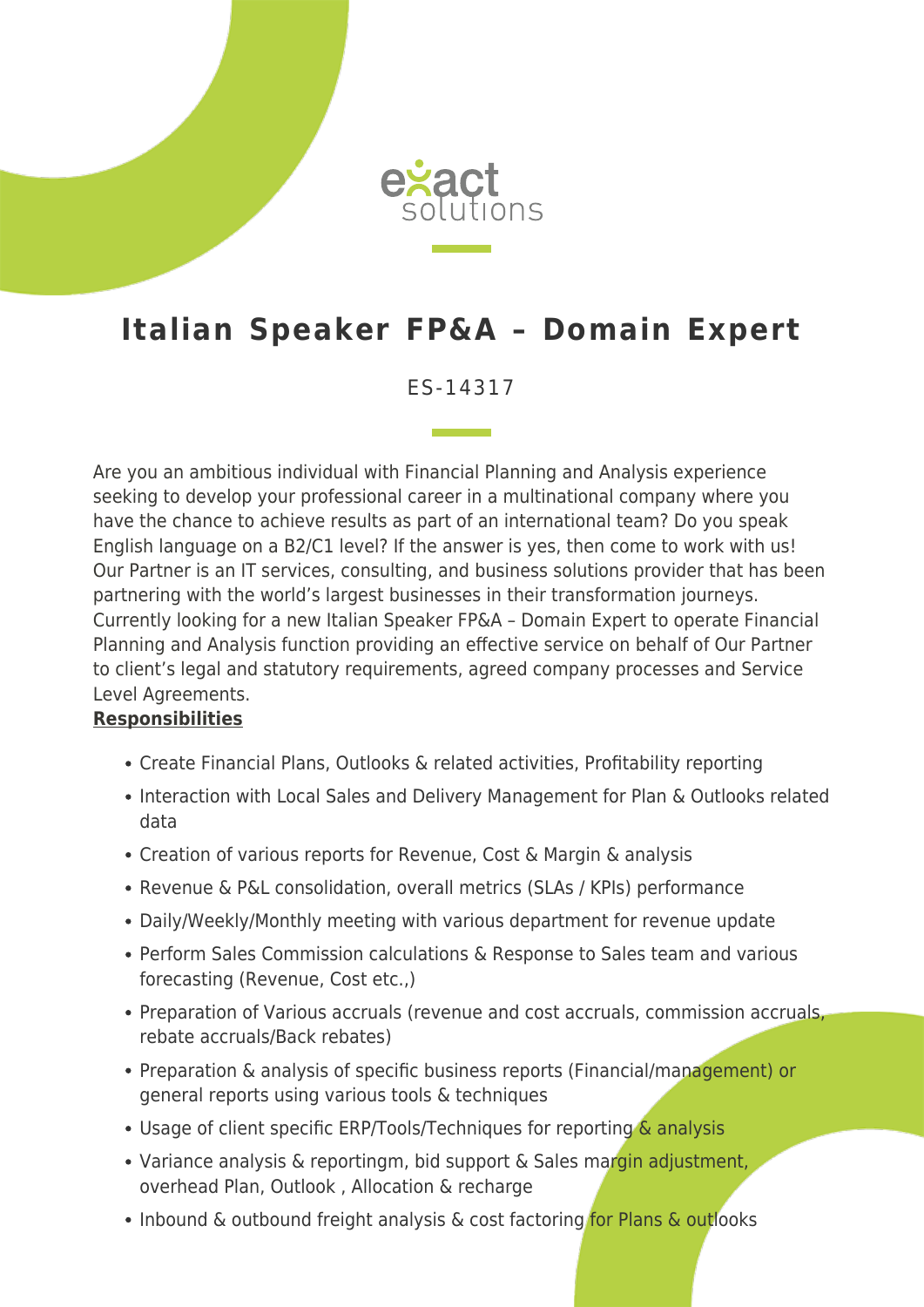- Perform related accounting Month close, Quarter close & Year close activities; creation of periodic and/or adhoc report & analysis based on business requirement
- Rebate Calculation & management
- Inventory deferral management related reporting activities
- Support preparing business review for senior management
- Cash collection related activities for timely revenue recognition
- Evaluate business rationale analyzing & allowing pricing relief on specific deals
- Lead & participate in related country FP&A process Customer Calls and held the ownership of executing the action items with help from team and customer interface teams

# **Additional tasks**

- Might be required to travel to client location(s) on due diligence or onsite/remote knowledge transfer or to be part of client's meetings
- Adhering & update the standard operating procedures/training manuals while executing the task based on change in process
- Adhere to customer wise contractual commitments (SLAs/ KPIs)
- Following escalation matrix provided by customer
- Perform peer to peer quality check to assure accuracy if needed

## **Requirements:**

- 2 years experience in FP&A
- Strong financial & analytical skills
- Degree in Finance & additional could be Economics/Commerce/Business Administration
- Experience with ERP (enterprise resource planning)
- Strong skill in Microsoft Office (Excel and Power Point)
- Business fluency in Italian and English language

## **Our Partner offers:**

- In our Partner's Shared Service Center you can taste the world by working together with 99 nationalities.
- This position belongs to the BPS (Business Process Solutions) unit. This unit is helping enterprises achieve significant and sustained business outcomes by leveraging our deep domain expertise and operations.